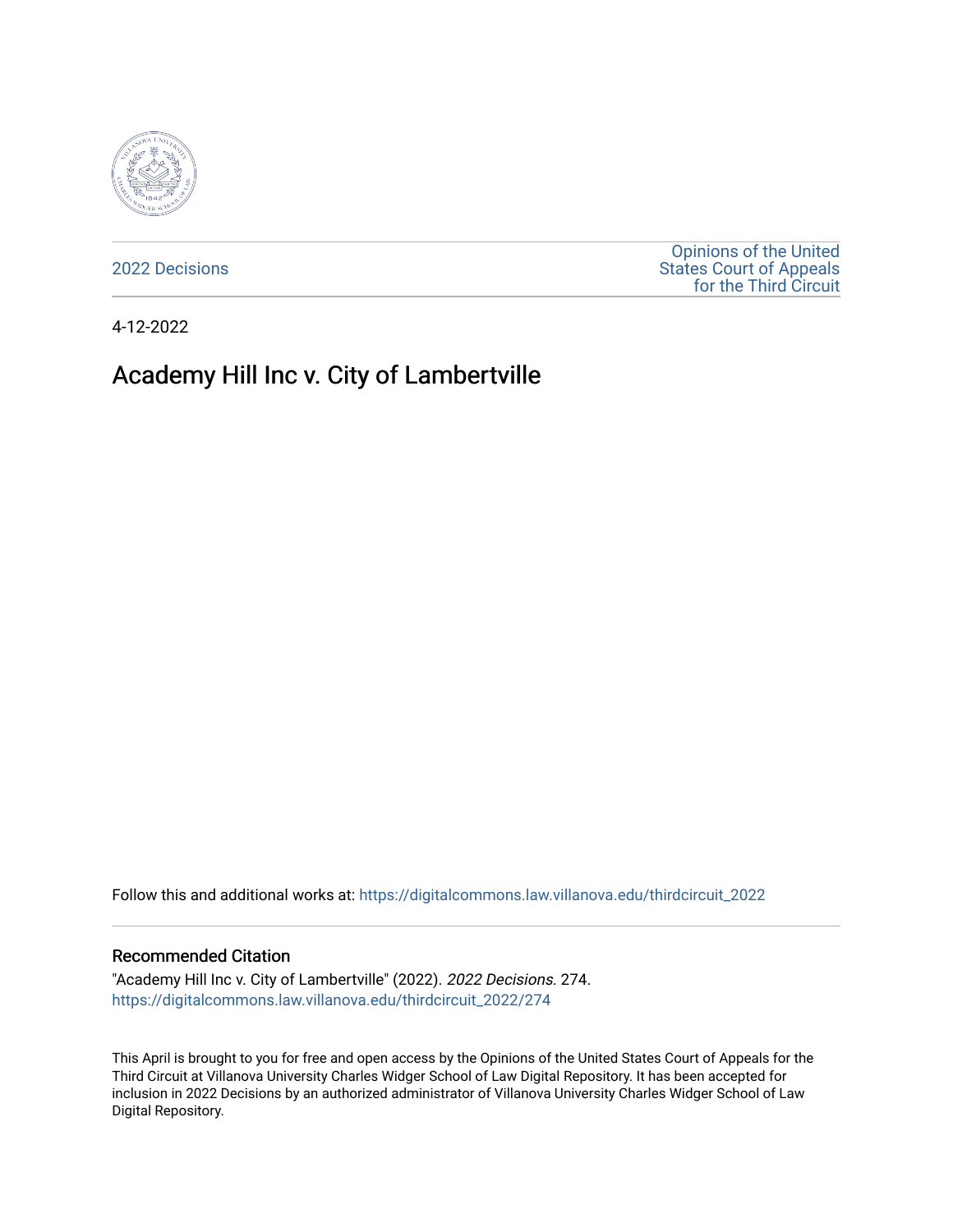### **NOT PRECEDENTIAL**

### UNITED STATES COURT OF APPEALS FOR THE THIRD CIRCUIT

No. 20-1618

## ACADEMY HILL, INC.; MERRICK WILSON; RIVER VALLEY HEIGHTS CORPORATION, Appellants

v.

### CITY OF LAMBERTVILLE; JOSEPH JINGOLI & SONS, INC.; JOSEPH JINGOLI, JR.; MICHAEL JINGOLI; DAVID DELVECCHIO

Appeal from the United States District Court for the District of New Jersey (D.C. No. 3:19-cv-00426) District Judge: Honorable Brian R. Martinotti

Submitted Under Third Circuit L.A.R. 34.1(a) March 31, 2022

 $\mathcal{L}_\text{max}$ 

Before: CHAGARES, Chief Judge, SHWARTZ, Circuit Judge, and ROSENTHAL, District Judge.\*

(Filed:April 12, 2022)

OPINION\*\*

<sup>\*</sup> Honorable Lee H. Rosenthal, Chief U.S. District Judge for the Southern District of Texas, sitting by designation.

<sup>\*\*</sup> This disposition is not an opinion of the full Court and, pursuant to I.O.P. 5.7, does not constitute binding precedent.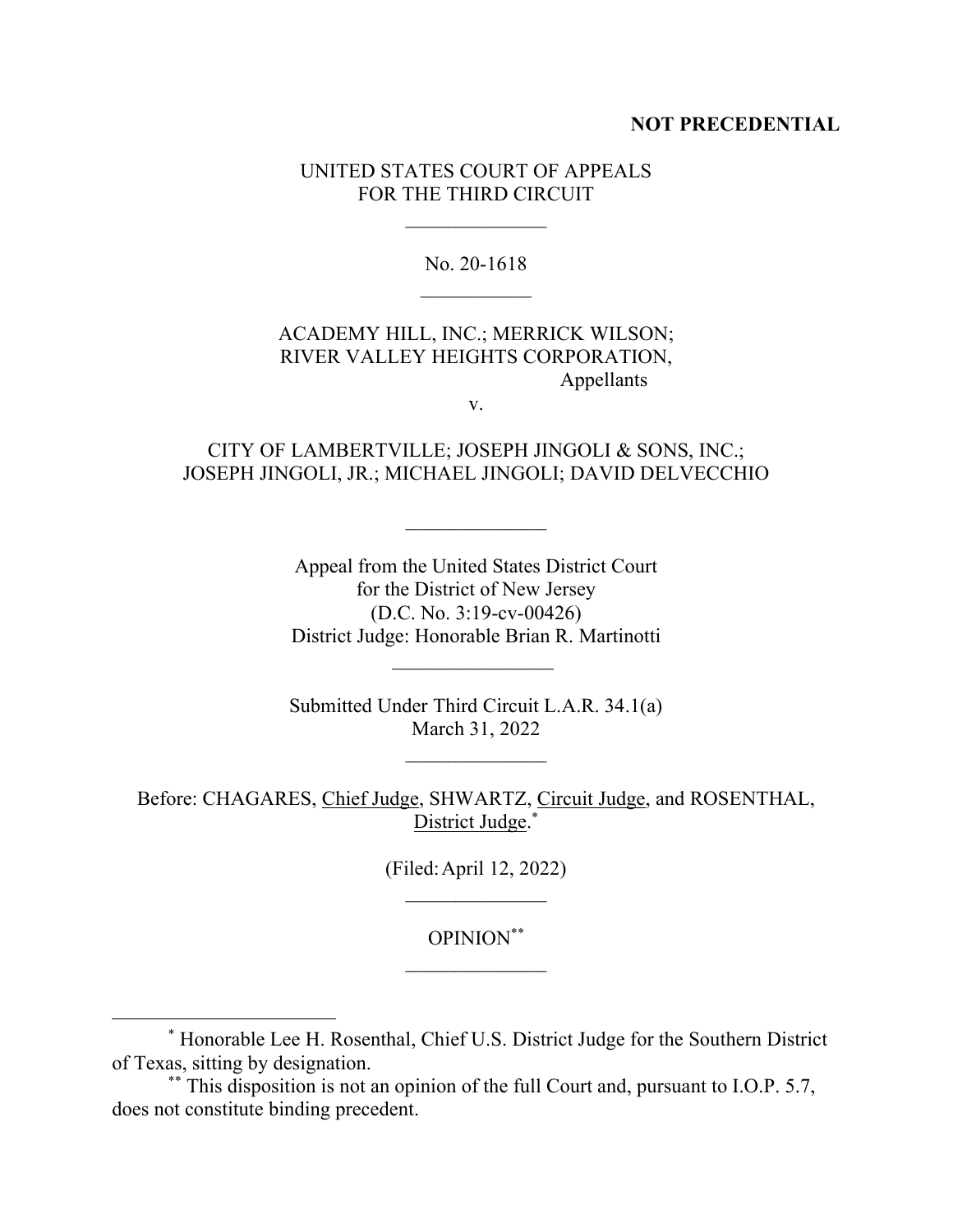### ROSENTHAL, District Judge.

Merrick Wilson, Academy Hill, Inc., and River Valley Heights Corporation ("Plaintiffs") own parcels of land in Lambertville, New Jersey. Supp. App'x 1. In 2018, the City of Lambertville passed a resolution declaring an area that included the Plaintiffs' tract as property in need of redevelopment. The resolution authorized the City to acquire property in the area by condemnation. The Plaintiffs sued, alleging that the City had "taken the property of the Plaintiffs without due compensation by declaring the property . . . to be an area in need of rehabilitation." Supp. App'x 2.The Plaintiffs also alleged a conspiracy between the then-mayor, David DelVecchio, and his employer, Jingoli & Sons, Inc., and Joseph Jingoli, Jr. and Michael Jingoli (the "Jingoli Defendants"), to deprive the Plaintiffs of the economic value of their property. Supp. App'x 9. The Plaintiffs and the Jingoli Defendants are competitors in the construction business; the alleged conspiracy was to prevent the Plaintiffs from getting City approval to develop the property.

The District Court dismissed the Plaintiffs' claims. The Court held that the Plaintiffs had failed to allege a plausible violation of the Fifth Amendment Takings Clause or a conspiracy to violate Plaintiffs' substantive due process rights. We agree and will affirm.

I

We have jurisdiction under 28 U.S.C.  $\S$  1291.<sup>1</sup> We review a district court's dismissal under Rule 12(b)(6) de novo, accepting all well-pleaded factual allegations as

<sup>&</sup>lt;sup>1</sup> The District Court gave the Plaintiffs 30 days to amend their complaint after dismissal. The Plaintiffs instead appealed. The Court then dismissed the Plaintiffs'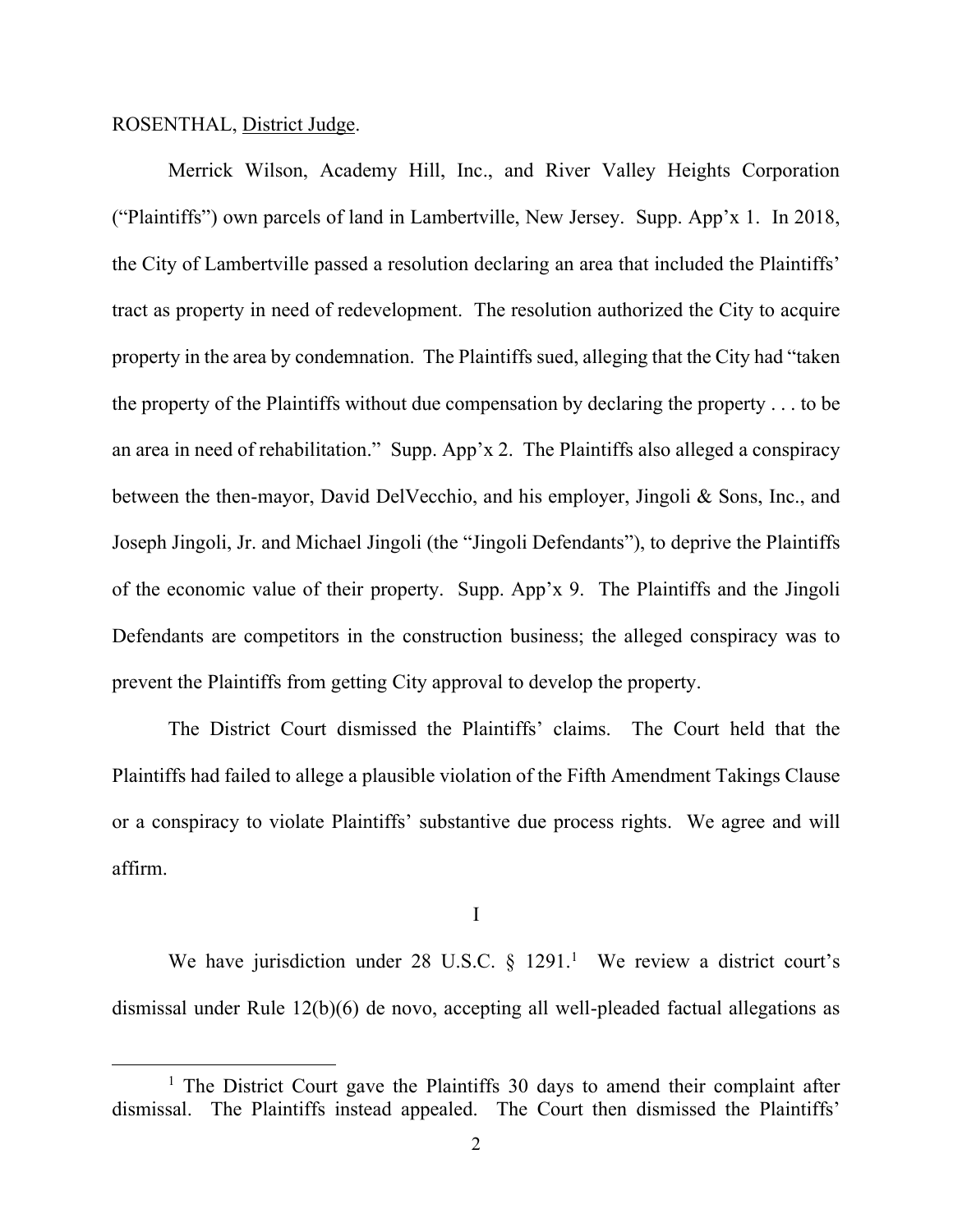true and drawing all reasonable inferences in the Plaintiffs' favor. *N.J. Carpenters & the Trs. Thereof v. Tishman Constr. Corp. of N.J.*, 760 F.3d 297, 302 (3d Cir. 2014). To survive a Rule 12(b)(6) motion, the complaint must "set forth enough factual allegations to 'state a claim to relief that is plausible on its face.'" *Klotz v. Celentano Stadtmauer & Walentowicz LLP*, 991 F.3d 458, 462 (3d Cir. 2021) (quoting *Bell Atl. Corp. v. Twombly*, 550 U.S. 544, 570 (2007)).

### II

We note at the outset that the Plaintiffs' filed amended complaint includes few factual allegations. When the Plaintiffs moved to amend their original complaint, they attached as an exhibit a proposed amended complaint that was almost 40 pages long and included a nearly 100-paragraph section entitled "Factual Background Common to All Counts." District Ct. Dkt. 35-3.The magistrate judge granted in part and denied in part the Plaintiffs' motion to amend. The Plaintiffs then filed an amended complaint that was substantially different. The filed amended complaint was only 12 pages long and was missing the "factual background" section that had appeared in the proposed amended complaint. The filed amended complaint included claims that the magistrate judge had ordered the Plaintiffs not to file. The filed amended complaint did not incorporate, by reference or otherwise, the factual allegations that were in the original complaint and in the proposed amended complaint.

amended complaint with prejudice. The Court's dismissal is a final order for purposes of § 1291. *See Borelli v. City of Reading*, 532 F.2d 950, 951–52 (3d Cir. 1976).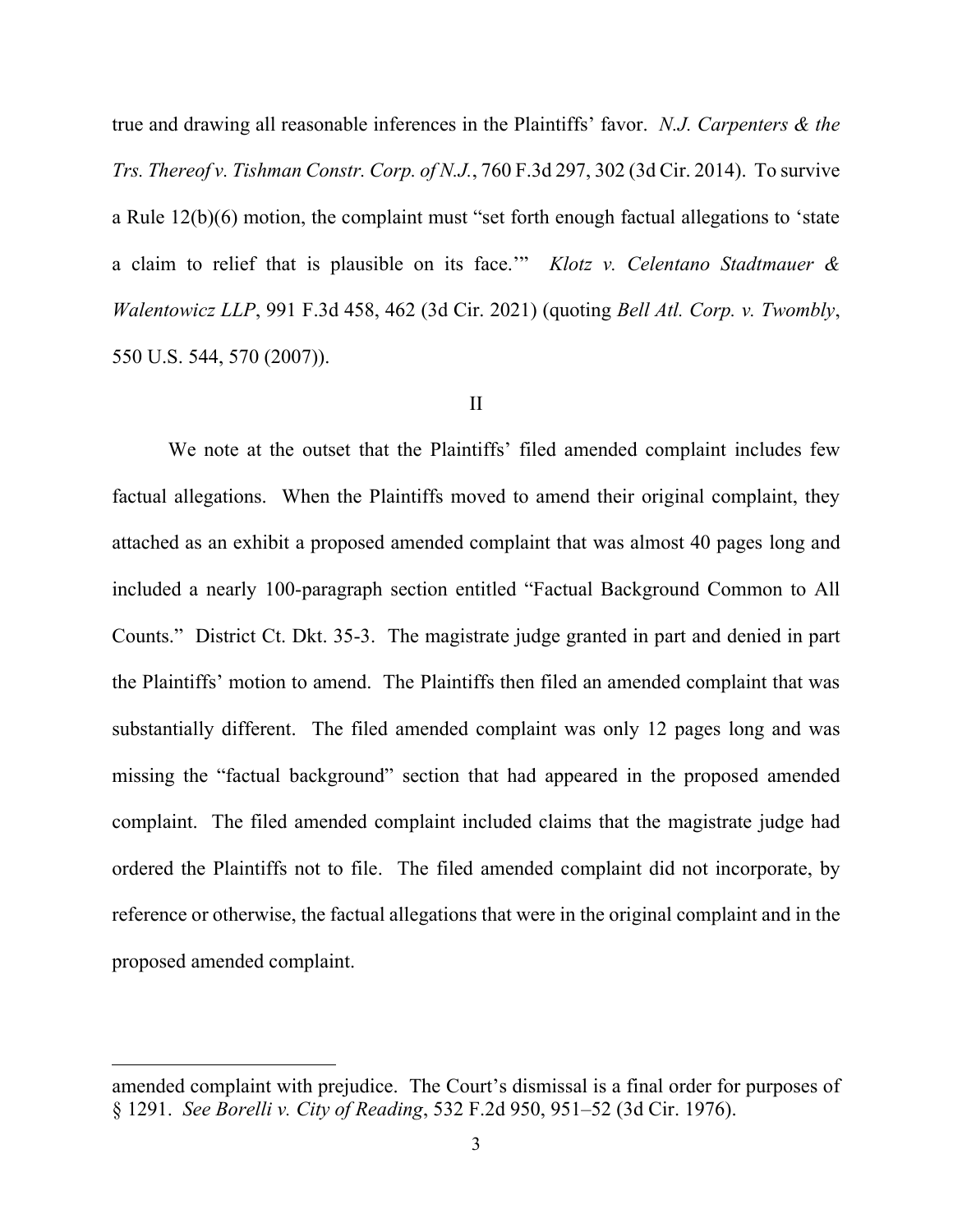The District Court noted that the Plaintiffs' filed amended complaint was "markedly different from its proposed amended complaint." *Acad. Hill, Inc. v. City of Lambertville*, No. 3:19-CV-00426, 2021 WL 754092, at \*2 (D.N.J. Feb. 26, 2021).The Court essentially invited the Plaintiffs to fix the problem by pointing it out in the order granting the motion to dismiss, making the dismissal without prejudice, and allowing amendment within 30 days. The Court wrote: "[i]t is not clear to the Court, and [the] Plaintiffs provide no explanation, as to why Plaintiffs filed a significantly pared down version of the Amended Complaint which is only twelve pages in length . . . compared to the proposed amended complaint . . . . Further, at no point do Plaintiffs, at least not expressly, attempt to incorporate their previous pleadings." *Id.* The Court granted the motion to dismiss based on considering the Plaintiffs' filed amended complaint as the operative pleading.

The dismissal order included a clear statement that failing to amend within 30 days would lead to dismissal with prejudice. The Plaintiffs were invited to amend to allege facts sufficient to state a claim; the Plaintiffs declined the invitation and instead appealed.

On appeal, the Plaintiffs included in their appendix their original complaint and proposed amended complaint, but not the filed amended complaint that the District Court considered below. The Plaintiffs do not argue that the Court erred in declining to read their filed amended complaint as incorporating their previous pleadings. The Plaintiffs do not otherwise explain why they omitted their filed amended complaint from the appellate record.

The Plaintiffs have been given ample opportunity to amend their complaint or to explain why they chose to file an amended complaint with scant factual allegations. They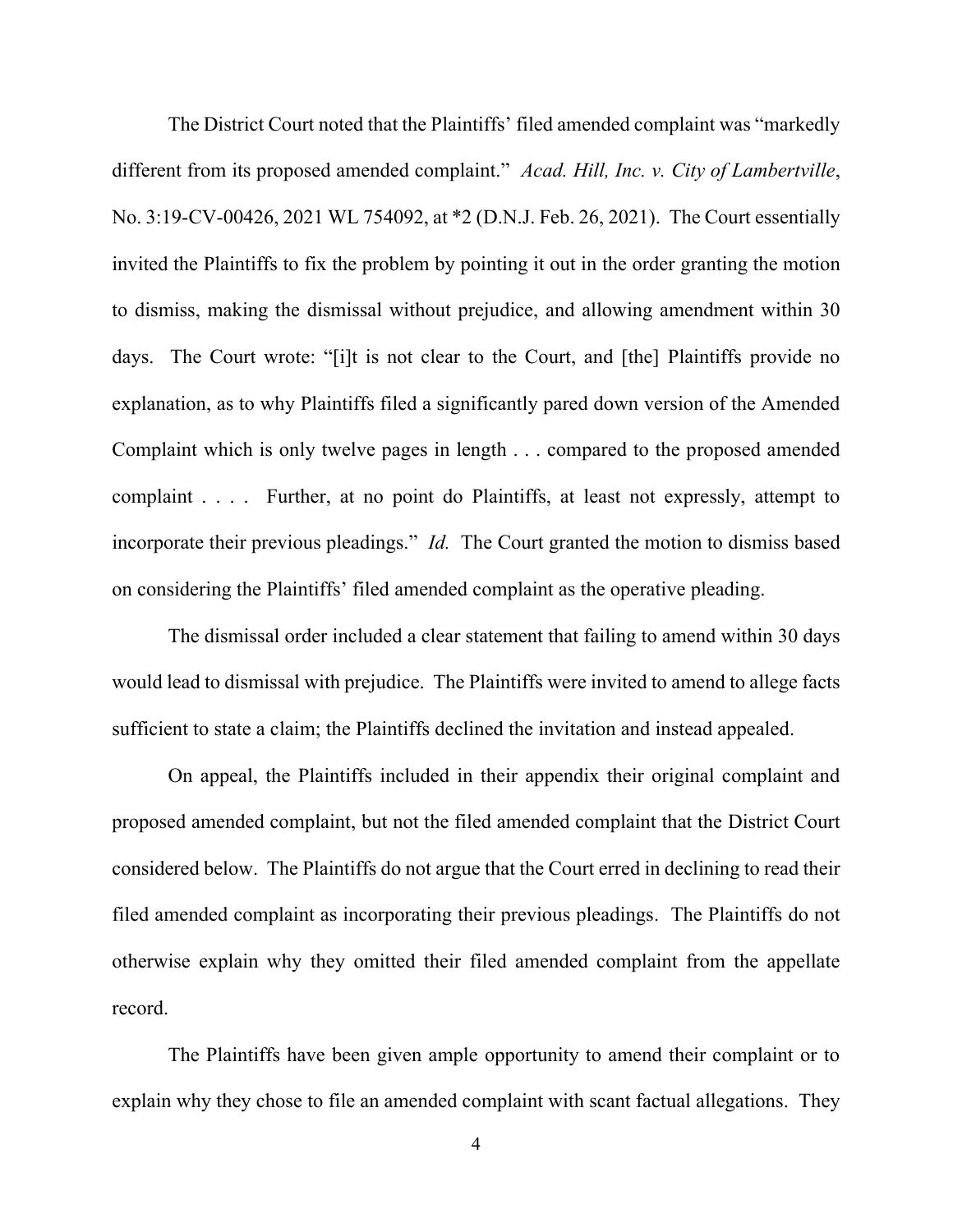have declined the opportunity. We therefore assess only whether the Plaintiffs' filed amended complaint "set forth enough factual allegations to 'state a claim to relief that is plausible on its face,'" *Klotz*, 991 F.3d at 462, without consideration of the original and unfiled versions, *see W. Run Student Hous. Assocs., LLC v. Huntington Nat. Bank*, 712 F.3d 165, 171 (3d Cir. 2013) (an "amended complaint 'supersedes the original [complaint] and renders it of no legal effect, unless the amended complaint specifically refers to or adopts the earlier pleading.'" (quoting *New Rock Asset Partners, L.P. v. Preferred Entity Advancements, Inc.*, 101 F.3d 1492, 1504 (3d Cir. 1996))).

#### III

The Plaintiffs allege that the City of Lambertville deprived them of the ability to develop their land by passing a resolution that declared their property to be in an area in need of redevelopment. The Plaintiffs do not allege that the City has condemned the property, which would "constitute the 'clearest sort of taking.'" *Cedar Point Nursery v. Hassid*, 141 S. Ct. 2063, 2071 (2021) (citation omitted). The Plaintiffs instead argue that they are unable to develop the property because it is "frozen in limbo" between the resolution that the City passed and an eminent domain proceeding that it has not begun. Pl. Br. 9.

"The Fifth Amendment is violated" when a city "deprive[s] a landowner of all economically beneficial uses" of his or her land. *Lucas v. S.C. Coastal Council*, 505 U.S. 1003, 1018 (1992). "The mere enactment of legislation which authorizes condemnation of property," however, "cannot be a taking." *Danforth v. United States*, 308 U.S. 271, 286 (1939). The resolution authorized the City to "use all of the powers provided by the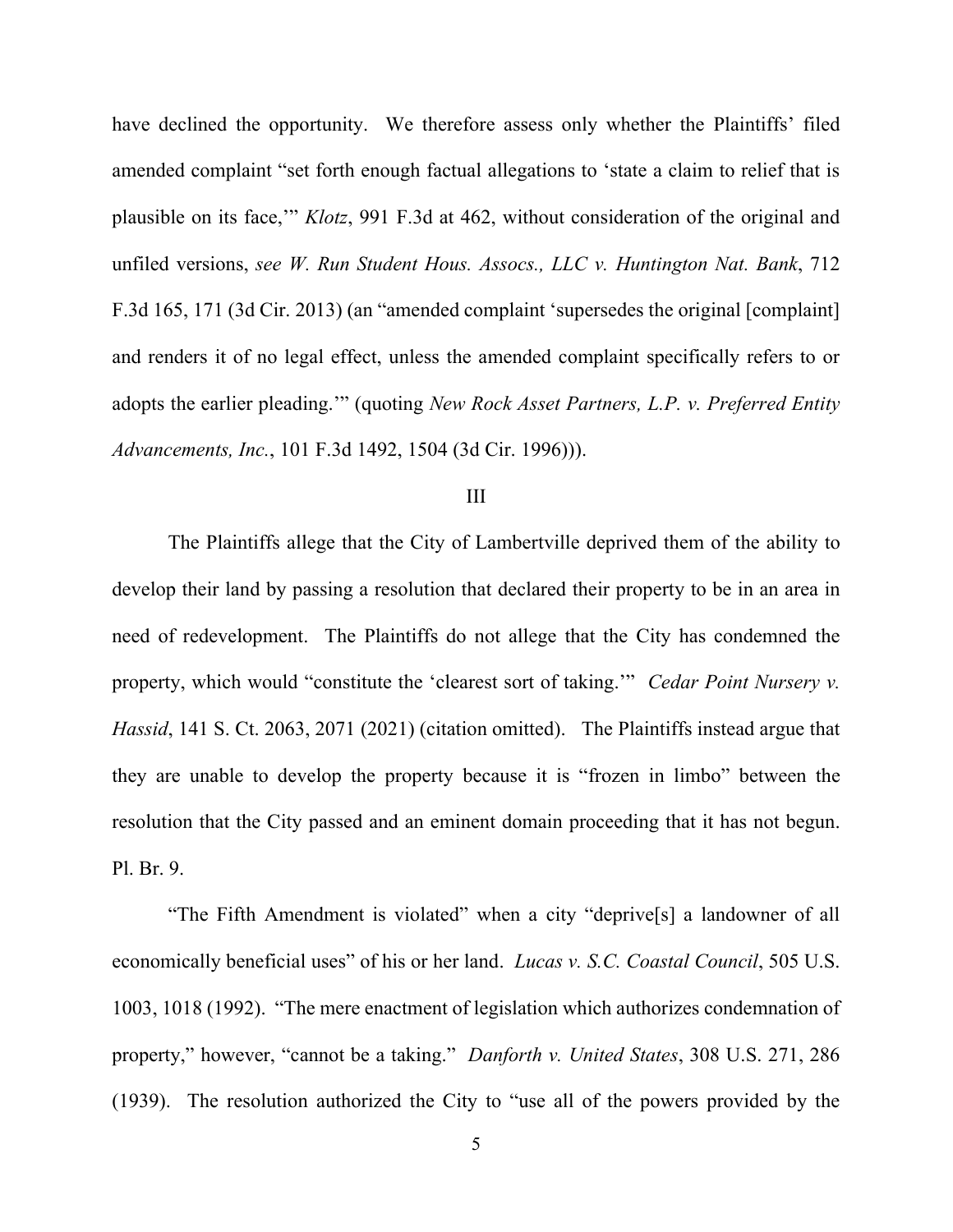Legislature for us[e] in the Redevelopment Area, including all and/or full power of eminent domain and/or condemnation to acquire any of the properties located within the designated area."<sup>2</sup> District Ct. Dkt. 47-10.The resolution did not require the City to condemn the Plaintiffs' property. The Plaintiffs allege that the City has taken no steps to do so. The resolution "may be repealed or modified, or appropriations [for redevelopment] may fail." *Danforth*, 308 U.S. at 286.

The Plaintiffs' allegation that they fear a taking, which may or may not occur, does not plausibly allege an unconstitutional taking without just compensation. *Cf. United States v. Sponenbarger*, 308 U.S. 256, 267 (1939) (a landowners' "apprehension of future flooding [of her land]" did not give rise to a claim under the Takings Clause). The filed amended complaint states only that "[o]n June 19, 2018, the City of Lambertville adopted Resolution Number 100-2018," "[s]aid Resolution constituted a taking of the Plaintiff's property without just compenssation," and "[t]he actions of the City of Lambertville have, are and continue to impose damages on the Plaintiffs." Supp. App'x 3.These conclusory allegations, without more, do not plausibly establish that the Plaintiffs have lost "all economically beneficial use[s]" of their property, or that a taking has occurred "based on 'a complex of factors,'" including "the economic impact of the regulation on the claimant" and "the extent to which the regulation has interfered with distinct investment-backed expectations." *Murr v. Wisconsin*, 137 S. Ct. 1933, 1943 (2017) (quoting *Palazzolo v.* 

<sup>&</sup>lt;sup>2</sup> Resolution 100-2018 was referenced in the Plaintiffs' complaint and is a "matter. of public record," and so this Court may consider it. *Pension Benefit Guar. Corp. v. White Consol. Indus., Inc.*, 998 F.2d 1192, 1196 (3d Cir. 1996).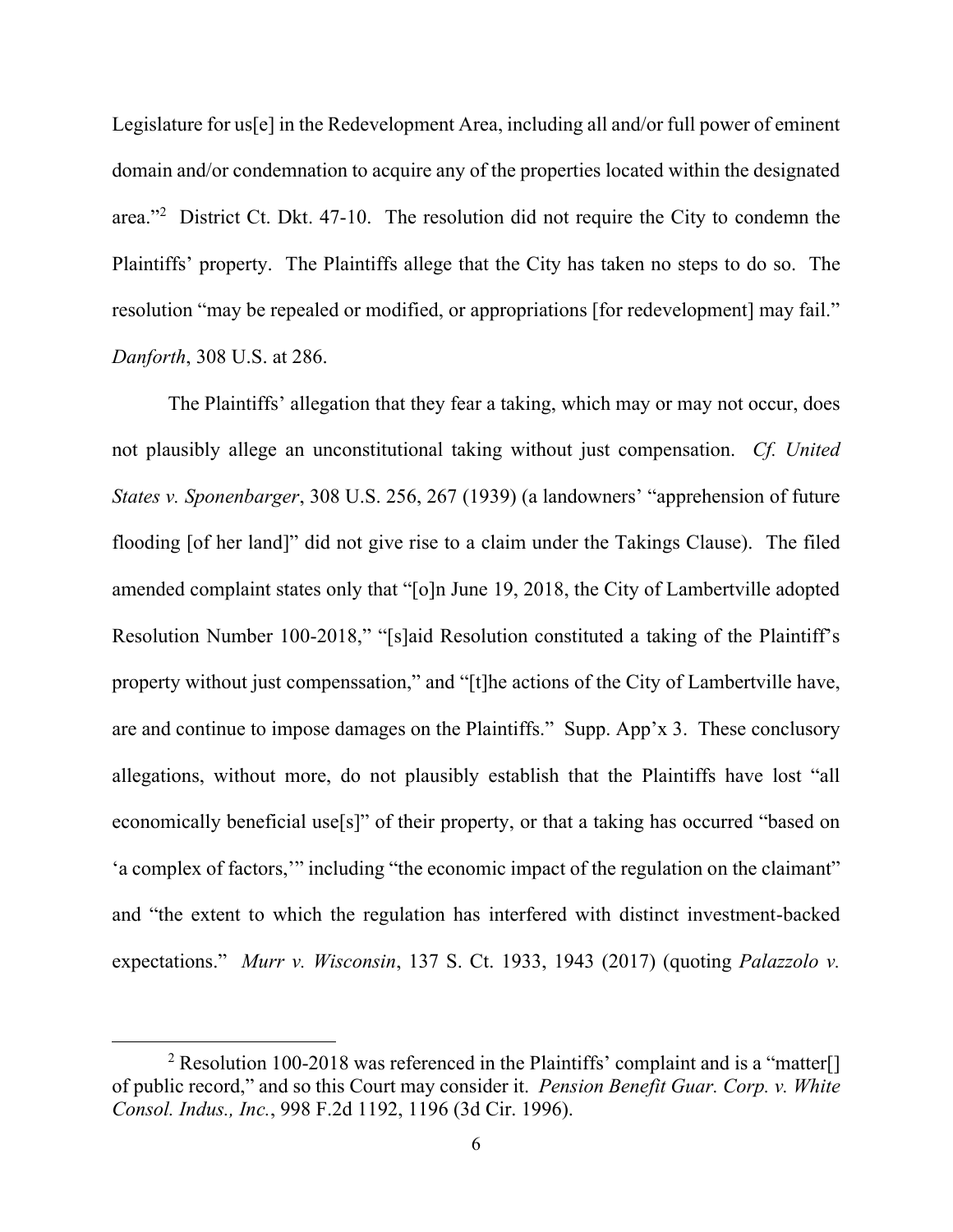*Rhode Island*, 533 U.S. 606, 617 (2001)); *Penn Central Transp. Co. v. New York City*, 438 U.S. 104, 124 (1978).

The Plaintiffs also allege that the City of Lambertville, Mayor DelVecchio, and the individual Jingoli defendants "entered in a conspiracy to deprive . . . Academy Hill . . . of its rights to develop its property." Supp App'x 9.The District Court construed the Plaintiffs' conspiracy allegation as "a claim under § 1983 for allegedly conspiring to violate Plaintiffs' substantive due process rights." *Acad. Hill, Inc.*, 2021 WL 754092, at \*4.

To plausibly allege a conspiracy claim under § 1983, "a plaintiff must assert facts from which a conspiratorial agreement can be inferred." *Great W. Mining & Min. Co. v. Fox Rothschild LLP*, 615 F.3d 159, 178 (3d Cir. 2010). The Plaintiffs' filed amended complaint fails to meet this burden. The Plaintiffs assert that DelVecchio was simultaneously the mayor of Lambertville and an employee of Jingoli & Sons. Supp. App'x 9–10.The Plaintiffs allege among other things that "DelVecchio secreted his employment with Jingoli by purposely and deliberately providing false and misleading information on DelVecchio's State mandated disclosure form." *Id.*The Plaintiffs allege that Jingoli & Sons competed with Academy Hill in "the bidding, design and construction of publicly funded construction projects." *Id.*"On information and belief," the Plaintiffs allege, the Jingoli Defendants and Mayor DelVecchio conspired with the City to prevent the Plaintiffs from developing their property into residential housing. *Id.* at 11.

The filed amended complaint asserts what are, at most, "conclusory allegations that there was 'a corrupt conspiracy,' 'an agreement,' or 'an understanding in place between [the allegedly conspiratorial parties].'" *Great W. Mining & Min. Co.*, 615 F.3d at 178.